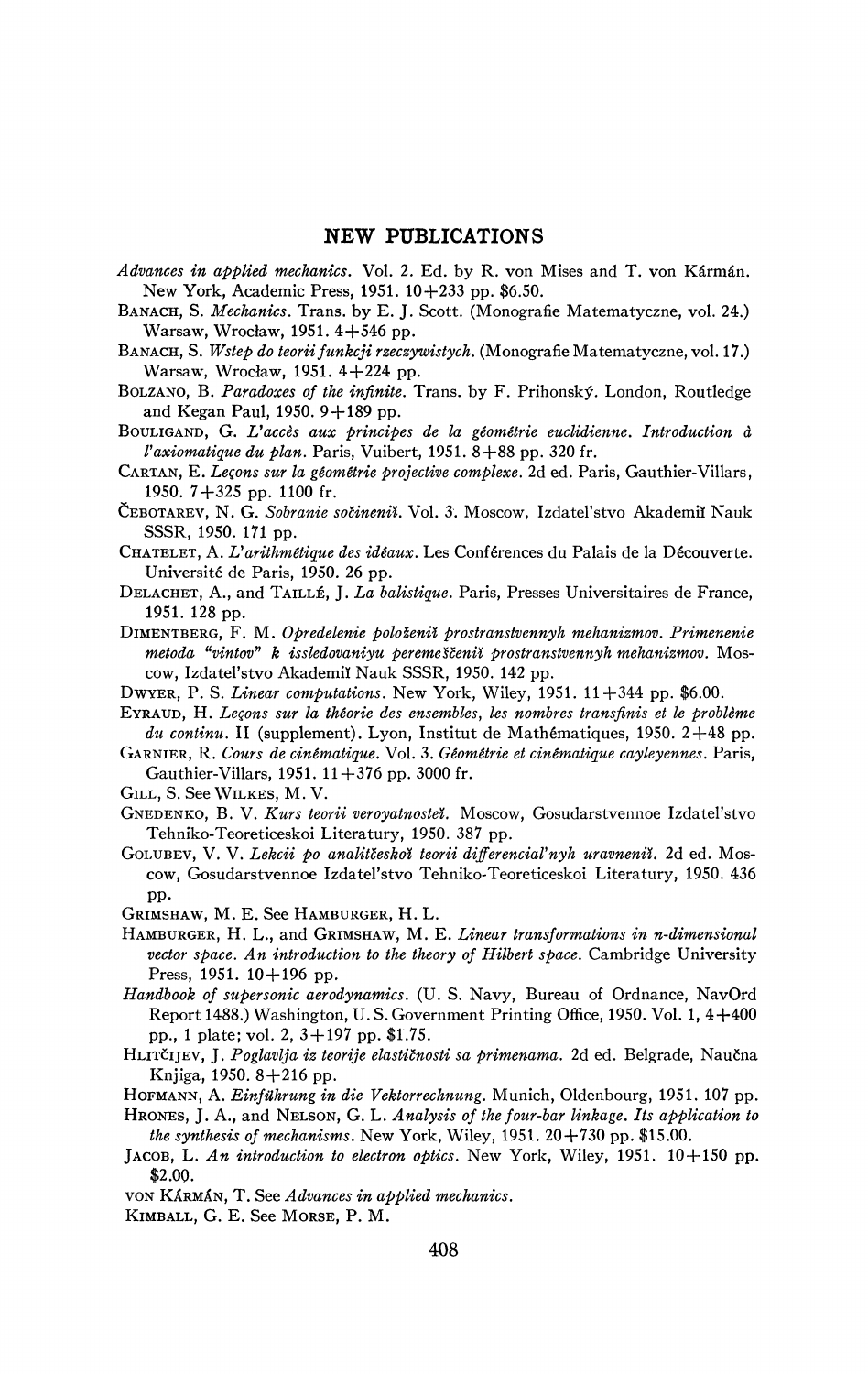- KÖNIG, R., and WEISE , K. H. *Mathematische Grundlagen der höheren Geoddsie und Kartographie.* Vol. 1. *Das Erdspharoid und seine konformen Abbildungen.* Berlin, Springer, 1951. 18+522 pp. 49.60 DM.
- KUREPA, D. *Teorija skupova.* Zagreb, Skolska Knjiga, 1951. 19+443 pp.
- LOBAÖEVSKI, N. I. *Geometriska ispitivanja iz teorije paralelnih linija,* 2d ed. Trans. by B. Petronijevič. Belgrade, Srpska Akademija Nauka, 1951. 5+83 pp.
- LUR'E, A. I. Operacionnoe isčislenie i ego priloženiya k zadačam mehaniki. 2d ed. Moscow, Gosudarstvennoe Izdatel'stvo Tehniko-Teoreticeskoi Literatury, 1951. 432 pp.
- Lyapunov, A. M. Obščaya zadača ob ustotčivosti dviženiya. Moscow, Gosudarstvennoe Izdatel'stvo Tehniko-Teoreticeskoi Literatury, 1950. 471 pp., 1 plate.
- MACMILLAN, R. H. *An introduction to the theory of control in mechanical engineering.*  Cambridge University Press,  $1951. 14 + 195$  pp., 1 plate. \$6.00.
- MARCH, A. *Quantum mechanics of particles and wave fields.* New York, Wiley, 1951.  $10+292$  pp. \$5.50.
- VON MISES , R. *Wahrscheinlichkeit, Statistic und Wahrheit. Einführung in die neue Wahrscheinlichkeitslehre und ihre Anwendung.* 3d ed. Vienna, Springer, 1951.  $9+278$  pp. \$4.30.
- VON MISES , R. See *Advances in applied mechanics.*
- MORSE, P. M., and KIMBALL, G. E. *Methods of operations research.* New York, Wiley, 1951.  $7 + 158$  pp. \$4.00.
- NELSON, G. L. See HRONES, J. A.
- OLDENBOURG, R. C., and SARTORIUS, H. *Dynamik selbsttdtiger Regelungen.* Vol. 1. *Allgemeine und mathematische Grundlagen*, *stetige und unstetige Regelungen, Nichtlinearitaten.* 2d ed. Munich, Oldenbourg, 1951. 258 pp., 1 plate. 26 DM.
- PÉTER, R. *Rekursive Funktionen.* Budapest, Akademischer Verlag, 1951. 206 pp.
- PETRONIJEVIČ, B. See LOBAČEVSKI, N. I.
- PRIHONSKÝ, F. See BOLZANO, B.
- RIMINI, C. *Fondamenti di anlisi matematica con applicazioni.* Vol. 2. Bologna, Zanichelli, 1951. 15+703 pp. 6000 lire.
- SARTORIUS, H. See OLDENBOURG, R. C.
- SAUER, R. *Écoulements des fluides compressibles.* Paris, Béranger, 1951. 16+307 pp.
- SCHWANK, F. *Randwertprobleme und andere Anwendungsgehiete der höheren Analysis für Physiker, Mathematiker und Ingenieure.* Leipzig, Teubner, 1951. 6+406 pp. \$5.67.
- SCOTT, E. J. See BANACH, S.
- SEGRE, B. *Arithmetical questions on algebraic varieties.* London, Athlone, 1951. 5+5 5 pp. 10s, 6d.
- SNEDDON, I. N. *Fourier transforms.* New York, McGraw-Hill, 1951. 12+542 pp. \$10.00.
- SOBOLEV, S. L. *Uravneniya matematiieshoï fiziki.* 2d ed. Moscow, Gosudarstvennoe Izdatel'stvo Tehniko-Teoreticeskoi Literatury, 1950. 424 pp.
- SOKOLOVSKII, V. V. Teoriya plastičnosti. 2d ed. Moscow, Gosudarstvennoe Izdatel'stvo Tehniko-Teoreticeskoi Literatury, 1950. 396 pp.
- *Synthesis of electronic computing and control circuits.* (The Annals of the Computation Laboratory of Harvard University, vol. 27.) Cambridge, Harvard University Press,  $1951.8 + 278$  pp. \$8.00.
- *Tables of the Bessel functions of the first kind of orders seventy-nine through one hundred thirty-five.* (The Annals of the Computation Laboratory of Harvard University, vol. 14.) Cambridge, Harvard University Press,  $1951$ .  $10+614$  pp. \$8.00.